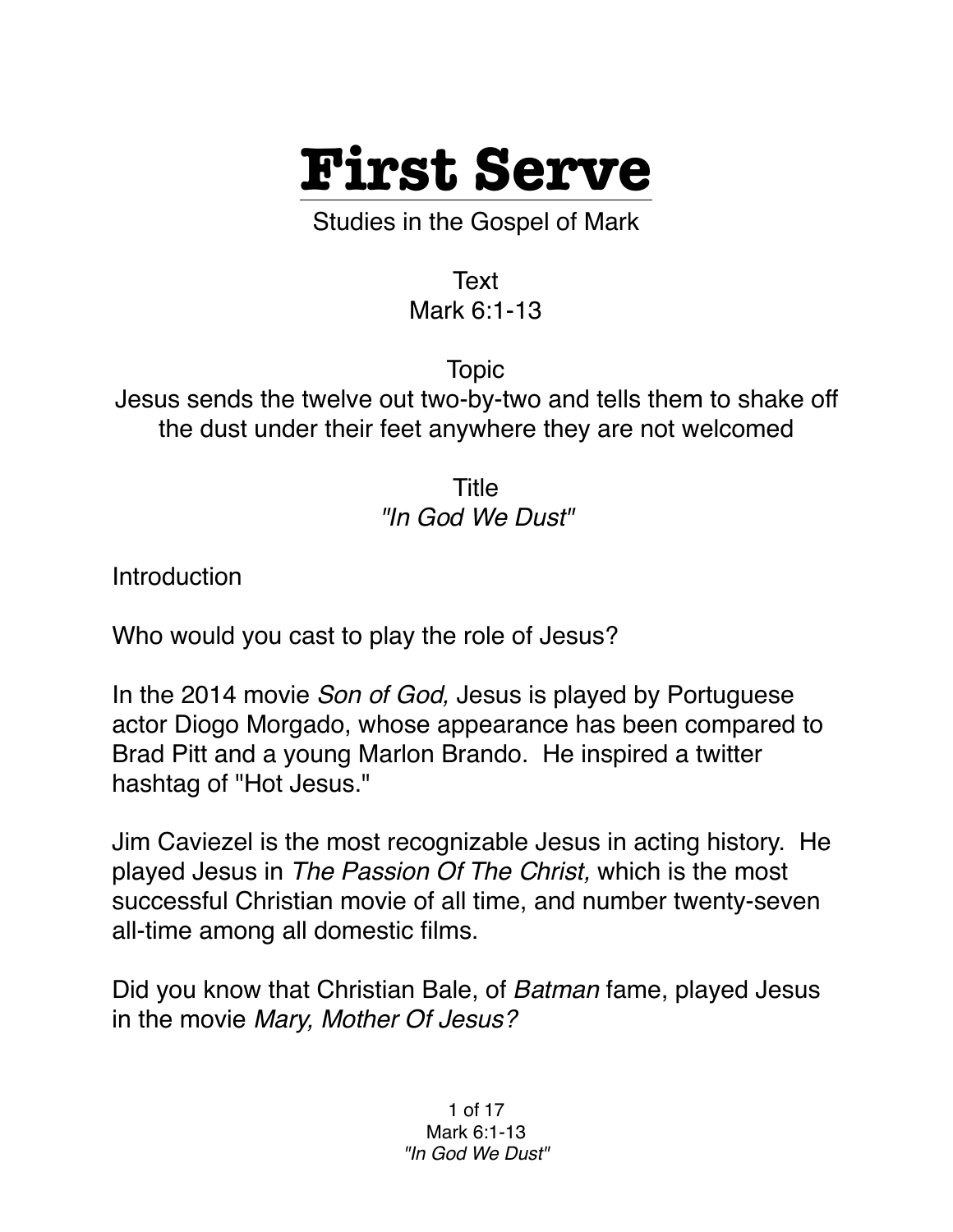I hesitate to mention it, but Will Ferrell portrayed Jesus in the movie *Superstar,* although he was on screen only briefly.

Who would I cast to play Jesus? In his thirties, I would have cast Dustin Hoffman. He's Jewish, he's plain-looking, and he's about the right height at 5' 5" tall.

(Jewish men in the first century were short by our standards; so were the Romans. We know this from skeletal remains, and other archaeology).

## **The people of Nazareth, among whom Jesus grew-up, thought He was miscast in the role of their Messiah.**

Despite His extensive resume of works that gave solid evidence He was the promised deliverer, they rejected Jesus. We're told they were "offended" by Him, and we'll see some of the reasons why.

I want us to see something else that is brought out in the text. I want us to see Jesus in His relationship to God the Holy Spirit.

The people of Nazareth will ask, "Where did this Man get these things?", referring to His *wisdom* and His *works*. He got them from being filled with, and being led by, God the Holy Spirit.

R.A. Torrey said, "Jesus Christ is the one perfect manifestation in history of the complete work of the Holy Spirit in [a] man."

*We want to see the complete work of the Holy Spirit manifested in Jesus because that same Holy Spirit is given to each of us as His followers.*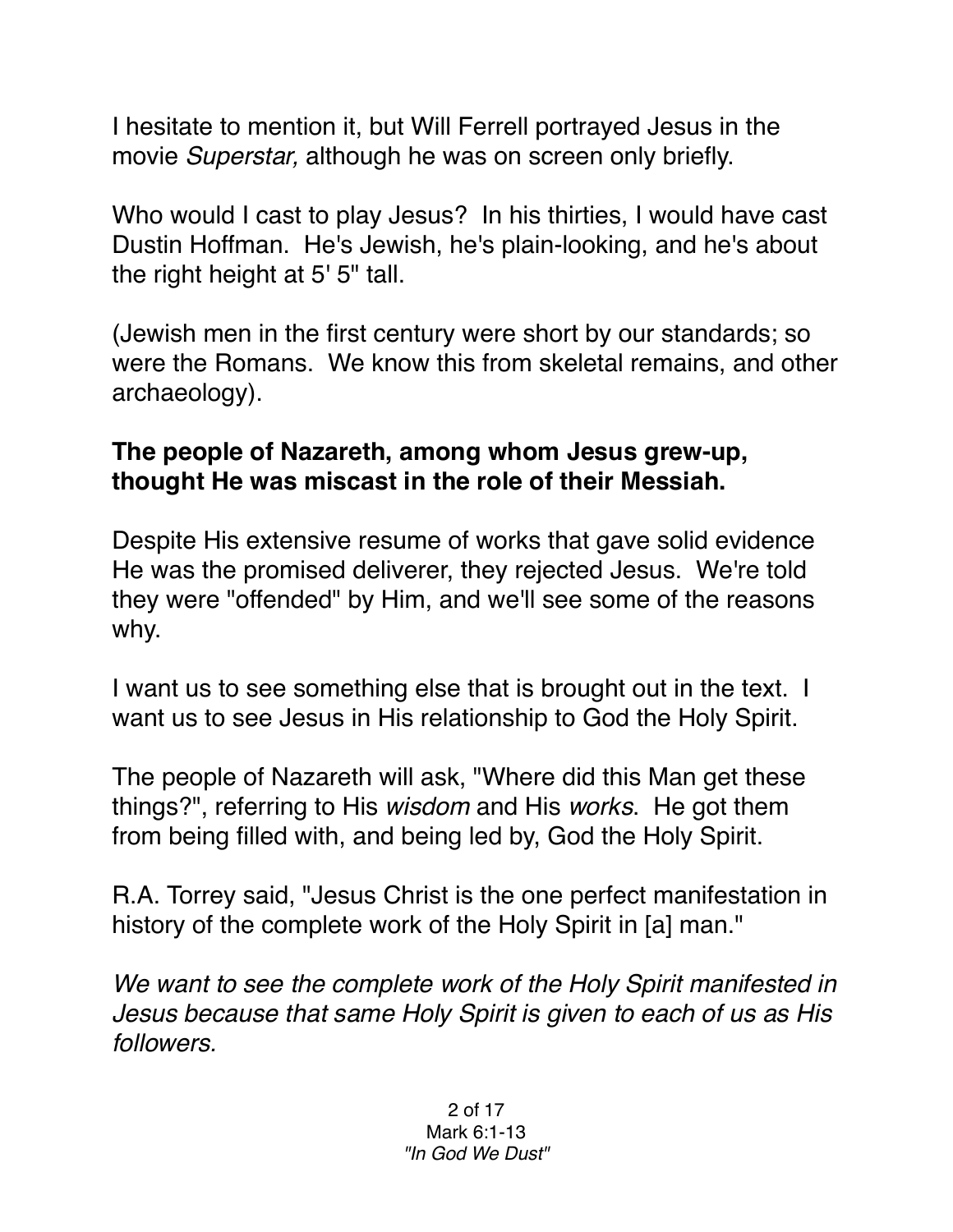I'll organize my thoughts around two questions: #1 Do You See What The Holy Spirit Can Do Through A Man?, and #2 Do You See What The Holy Spirit Can Do Through You?

#1 Do You See What The Holy Spirit Can Do Through A Man? (v1-6)

The headline read, *Americans who foiled terrorist gunman on Paris-bound train get hero's welcome with parade in their California hometown.*

It's the least we could do to honor them for what they did to save lives.

You'd think the Nazareth News would publish a story with the headline, *Local man who foils legions of demons and heals multitudes gets hero's welcome with parade in hometown.*

It didn't happen. Instead of claiming Jesus as their favorite Son, Nazareth made several disclaimers and distanced themselves from Jesus.

Mar 6:1 Then He went out from there and came to His own country, and His disciples followed Him.

His "own country" is His hometown of Nazareth.

Most people familiar with the few details given in the Bible about the early life of Jesus are aware of the fact that following the visit from the wise men, Joseph and Mary took Jesus and fled to Egypt to hide Him from the murder of the children ordered by Herod (Matthew 2:13-14).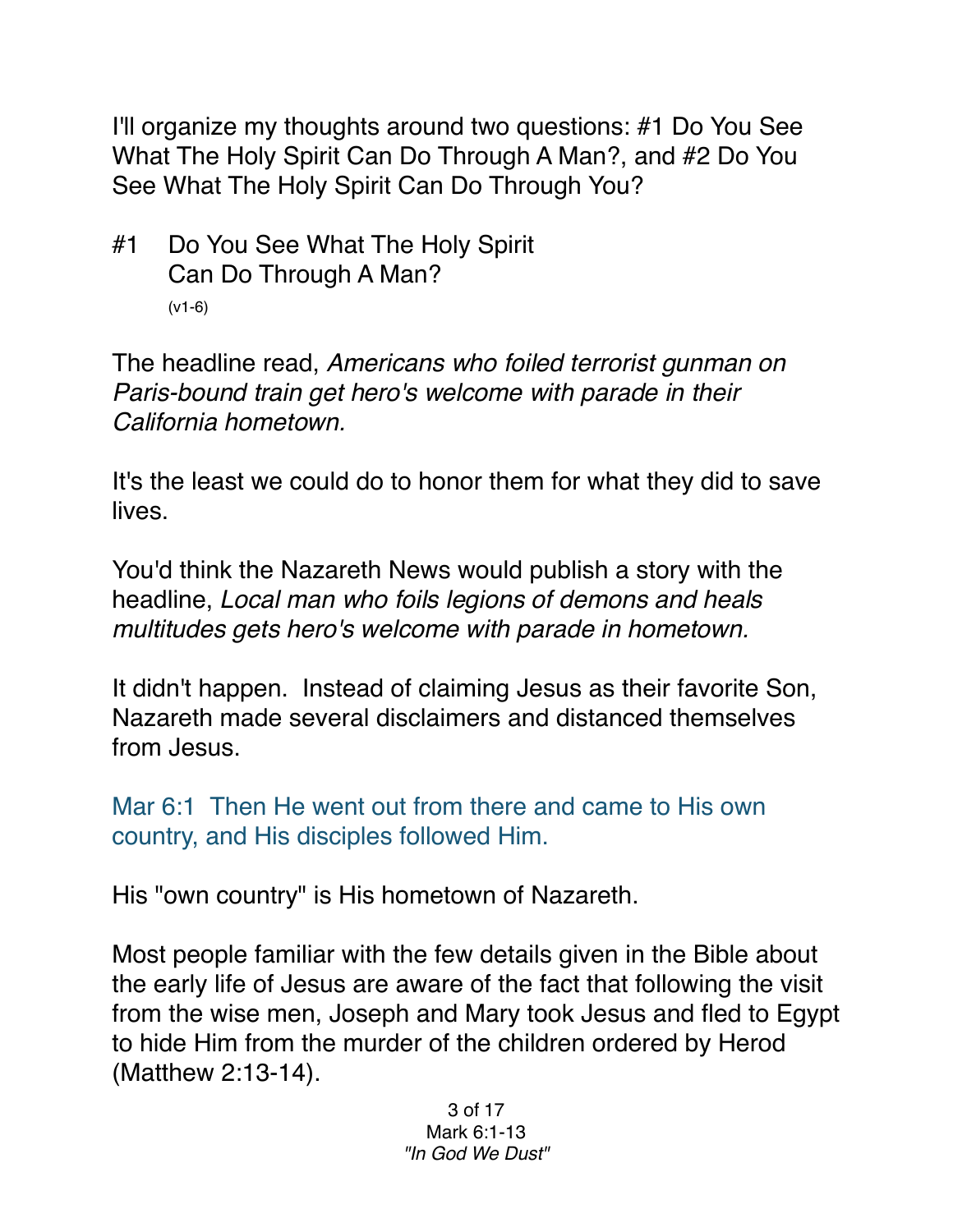Later, after Herod's death, Jesus' family departed Egypt for Nazareth where they made their home (Matthew 2:19-23).

It's hard to find solid facts about first century Nazareth, but one source said, "Nazareth was a relatively isolated village in the time of Jesus with a population less than two hundred."

Mar 6:2 And when the Sabbath had come...

Stop there for a moment. Jesus returned to Nazareth and, whatever day He arrived, nothing noteworthy happened until the Sabbath had come.

Everywhere Jesus went, He was thronged by people upon His arrival. Huge crowds came out to Him. Not so in Nazareth.

It's mind-boggling. How could this miracle-working, demondefeating, wisdom-wielding local boy be so ignored?

You could ask that very same question today. Not only do we have the historical record, the evidence, that Jesus did these things. We can factually say that He rose from the dead.

Men still ignore Him. They go about their business as if it didn't matter that the sinless Son of God took their place on the Cross so that they could receive the forgiveness of their sins and live forever in Heaven.

Mar 6:2 And when the Sabbath had come, He began to teach in the synagogue. And many hearing Him were astonished, saying, "Where did this Man get these things? And what wisdom is this which is given to Him, that such mighty works are performed by His hands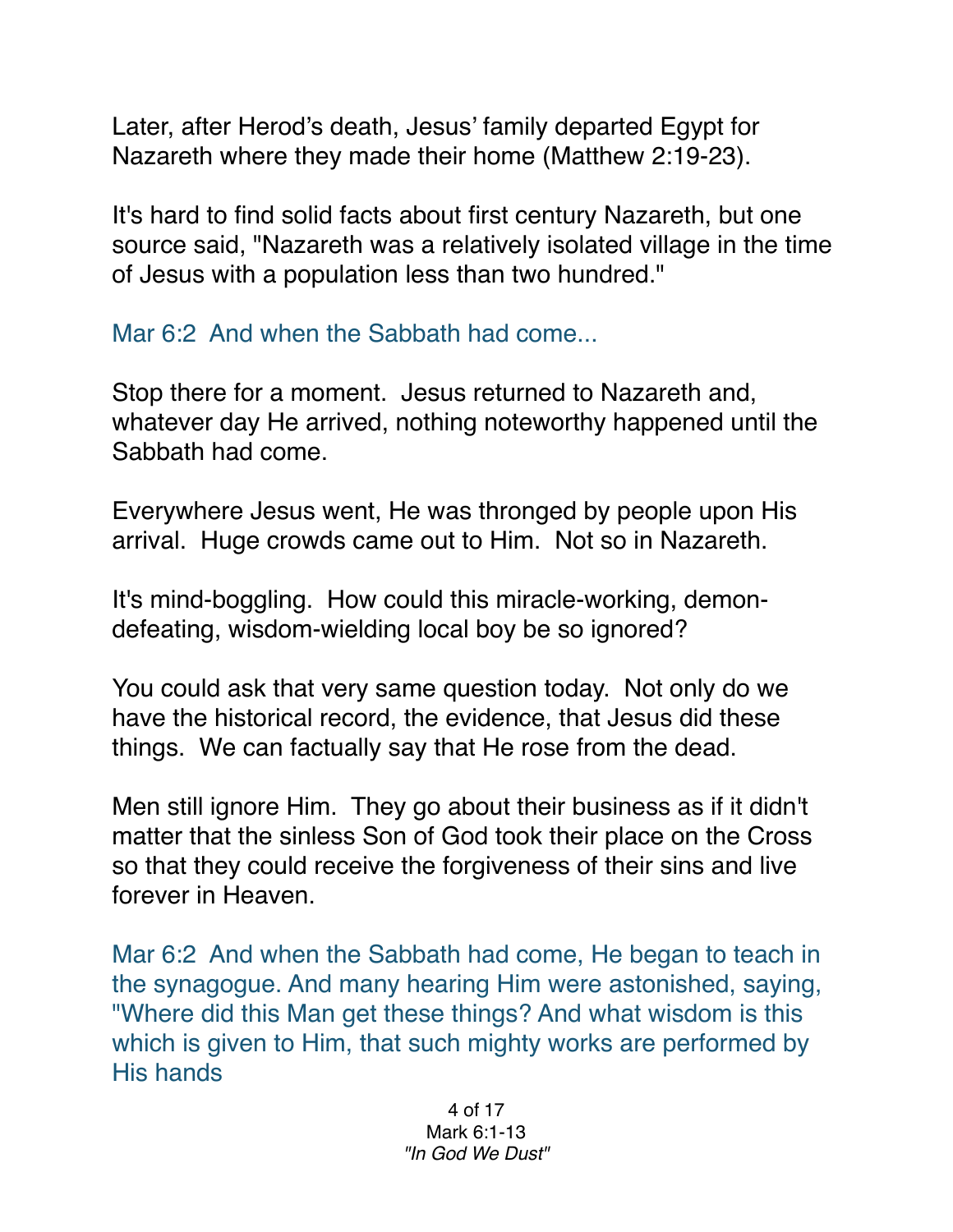At the very beginning of His ministry, Jesus went in to the synagogue in Nazareth and read a passage in Isaiah that described the works that the Messiah would perform. Stopping in mid-sentence, Jesus said, of Himself, "today this Scripture is fulfilled in your hearing."

It didn't go over very well. We read in the Gospel of Luke,

Luk 4:28 So all those in the synagogue, when they heard these things, were filled with wrath,

Luk 4:29 and rose up and thrust Him out of the city; and they led Him to the brow of the hill on which their city was built, that they might throw Him down over the cliff.

Luk 4:30 Then passing through the midst of them, He went His way.

Jesus returned to Nazareth having performed those many mighty works. His neighbors don't try to kill Him this time, but they reject Him just as resoundingly as they had before.

They had to acknowledge the works themselves, and that is, perhaps, why they were less inclined to try to kill Jesus. He wasn't claiming He'd perform them; He'd actually done it.

It sounds like they are going to receive Him, as they praise the works He's undeniably performed. So what was it that offended them? Several things are listed.

Mar 6:3 Is this not the carpenter, the Son of Mary, and brother of James, Joses, Judas, and Simon? And are not His sisters here with us?" So they were offended at Him.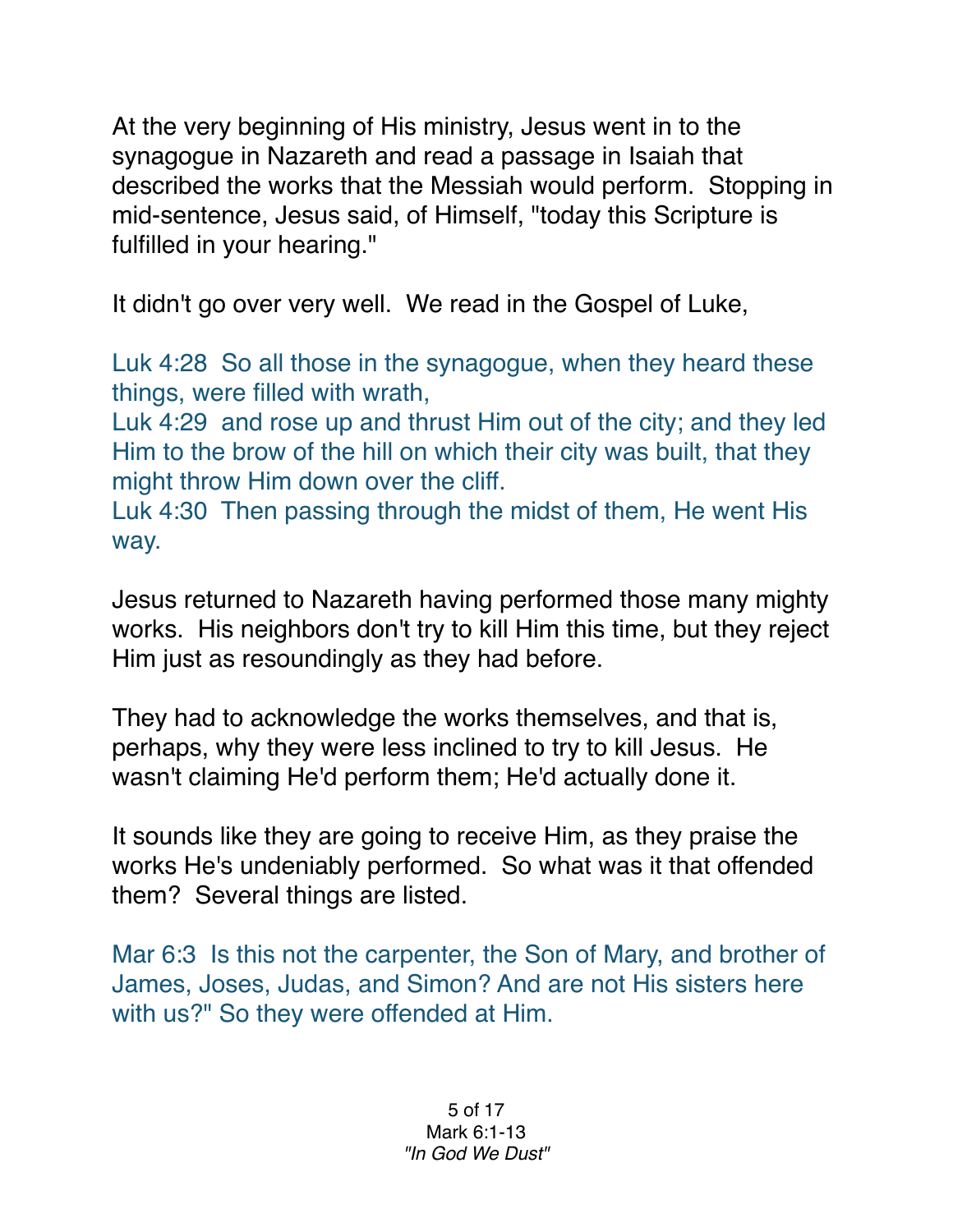They had watched Jesus grow up, from a boy, until He was around thirty years old. During that time He did no mighty works, but instead worked as a "carpenter." The insinuation is that Jesus had no professional training for the things He was doing.

They were offended by the thought that their Messiah could be a lowly carpenter. Jesus' extraordinary works were overshadowed by His ordinary, even sub-ordinary, background.

It's odd that they would think that, because the Old Testament is full of heroes that had no training, who came from ordinary circumstances. King David, from whom the Messiah would come, was a shepherd boy when he was first anointed.

You know what this tells me? No matter how many examples we have of God using ordinary people, we still look for, and prefer, formal education and training.

We're not looking for God's anointing as much as we are for man's appointing. It's a hard habit to break, but break it we must.

Next they called Jesus "the Son of Mary." It was a rather mean insult. Men were always known as sons of their father - *unless the father was not known because the son was illegitimate.*

The people of Nazareth did not believe in the virgin birth. They were offended by the thought that their Messiah had a significant moral stain on His name.

We could point to the Scriptures and see folks who were morally compromised who were nevertheless used by God.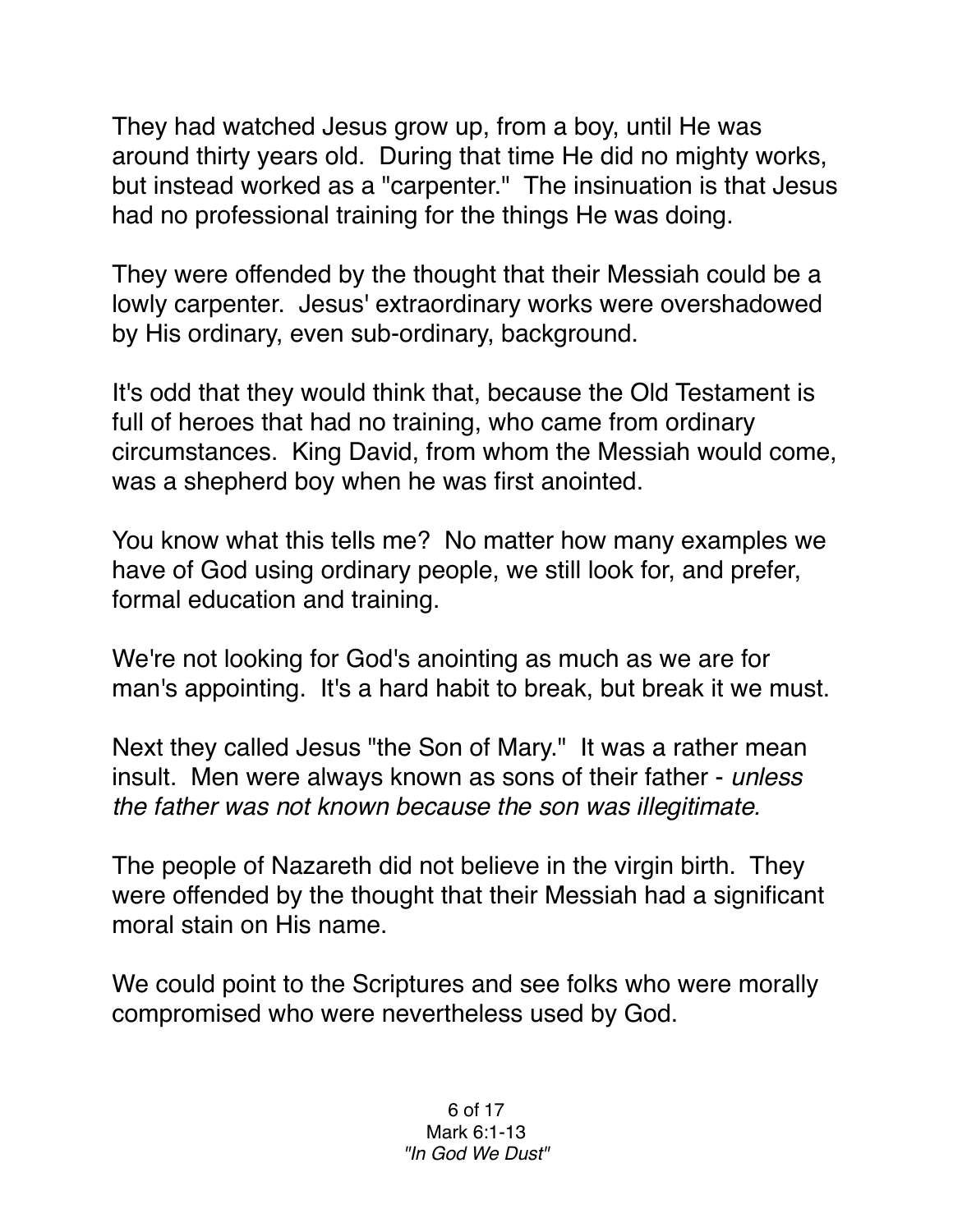Rahab the harlot assisted the two Hebrew spies when they were being hunted in Jericho. She found herself in the physical line of the Messiah.

It's one thing to look back on Rahab with wonder; it's another to be contemporary with her, and think highly of her.

Evangelists often take liberties with a Scripture from the Book of Hebrews and say that Jesus Christ saves "from the guttermost." No moral stain is too deep to be beyond the Lord's forgiveness.

The citizens of Nazareth next listed Jesus' brothers by name, and mentioned more than one sister. (In Matthews Gospel, the word "all," qualifying sisters, can mean three or more).

I don't want to get off on a rabbit trail, but the plain reading of this is that after Jesus was born, Joseph and Mary had other kids - at least six or seven. These were not children from a previous marriage of Joseph's, because that would make them all older than Jesus, and there's no indication anywhere in the Gospels He was the least in His earthly family.

There is no biblical basis for the teaching of the Roman Catholic Church that Mary remained a perpetual virgin.

I'm not sure exactly why the Messiah having a slew of siblings would be offensive. Maybe one of them was like Jimmy Carter's brother, Billy, who was known for his embarrassing public behavior; and for *Billy Beer.*

Mark's readers would remember that a few verses earlier Jesus' family had come seeking Him, to try to bring Him home, because they thought He was crazy.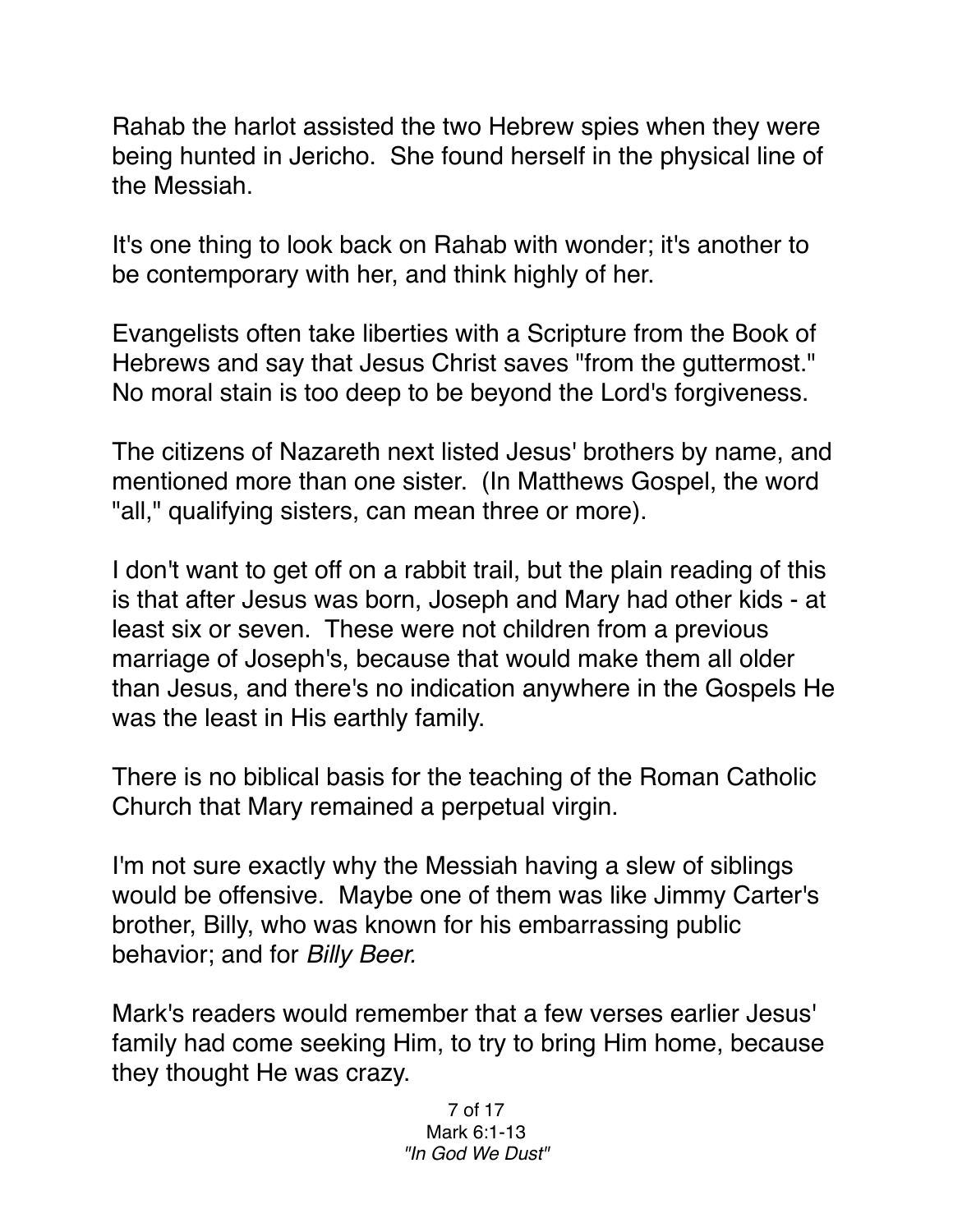They would be offended by the thought that their Messiah was crazy. No one wants to think that their commander-in-chief is mentally incompetent... Do we???

Lots of Bible characters had families that held them in contempt. Joseph's brothers wanted to kill him, and instead sold him into slavery.

Mar 6:4 But Jesus said to them, "A prophet is not without honor except in his own country, among his own relatives, and in his own house."

Your family and friends know the real you. That's why, when doing background checks, law enforcement will talk to anyone and everyone they can find who has any knowledge of you.

Now in Jesus' case, there were no negatives, no faults to find. But that didn't stop the people from finding fault.

Let that be an encouragement to you. People can find fault with your walk with the Lord even when there is no fault to find.

Mar 6:5 Now He could do no mighty work there, except that He laid His hands on a few sick people and healed them.

God wanted to do a "mighty work" through Jesus in Nazareth. The people didn't come out for it. God showed up but the people were a no-show.

Do you know someone who needs God to do a "mighty work?" Maybe they are struggling with some addiction... Or their marriage is failing... Or their finances are a disaster.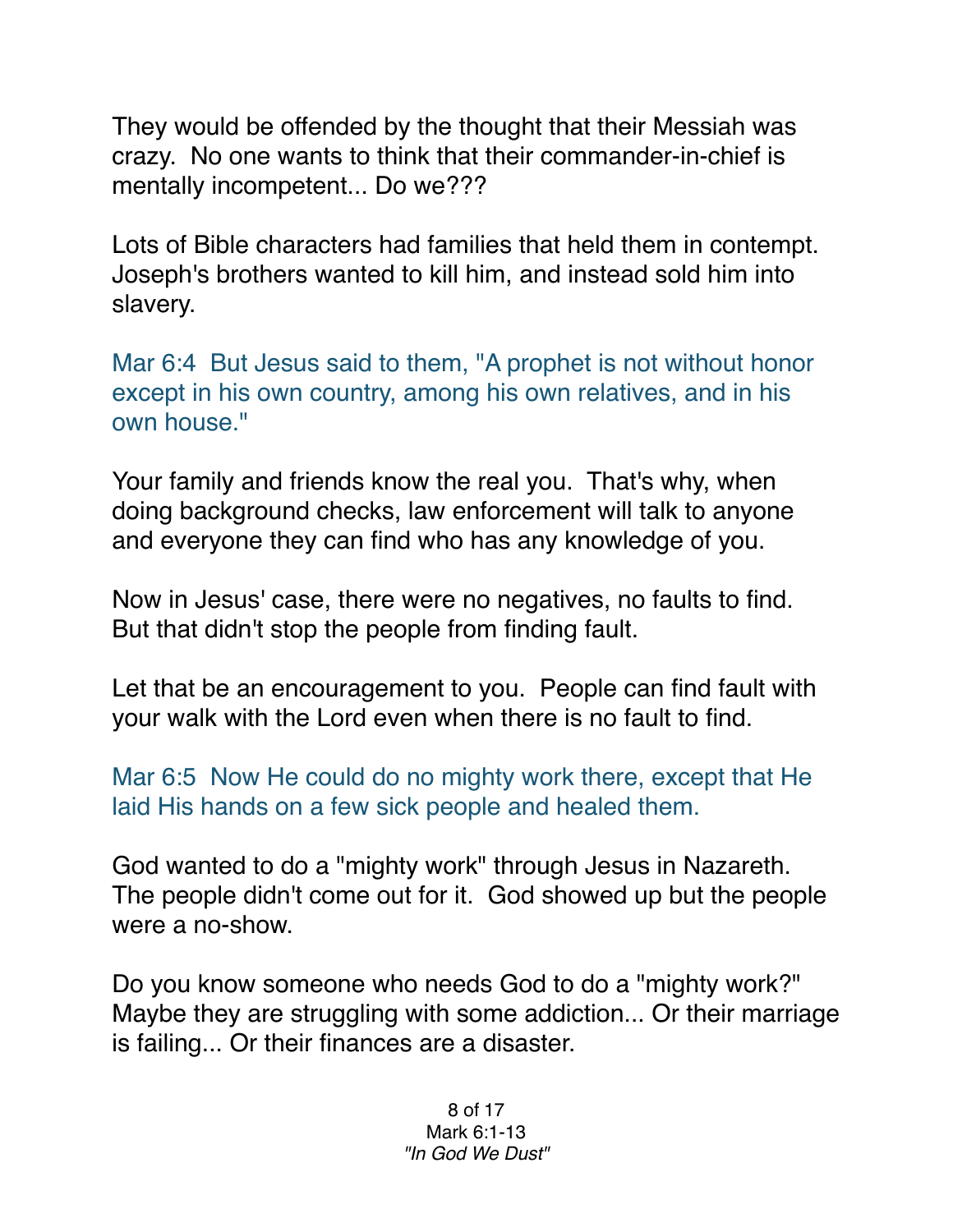You and I know that God wants to do a mighty work for them. We know it because He's done it for us. You were once addicted... Your marriage was a bust... Your finances were shot... And God intervened.

More-and-more people are coming by the church office during the week, looking for help. We do our best to help those we can, but we try to tell all of them to come not just to the office, but to our services. It is here, gathered with the people of God, under the authority of the Word of God, that they will find the greatest help both physically and spiritually. Instead, they are no-shows.

"Except" He did heal some. That's a pretty big "except," if you were one of them. Mark was emphasizing how much more the Lord could have done, to help people, if they had simply come to Him.

Mar 6:6 And He marveled because of their unbelief. Then He went about the villages in a circuit, teaching.

Fresno is a city that gets a bad rap, don't you think? So much so that there have been campaigns to change its image. One of them was, "Fresno - Smile when you say that."

Nazareth got a bad rap in the first century. The common adage was, "Can anything good come from Nazareth?"

The answer was a resounding, "Yes!" Nevertheless the people preferred their reputation to repenting and receiving the Lord.

"Where did this Man get these things?" Jesus' wisdom, and His works, were things beyond a carpenter with a questionable birth whose own family thought Him to be insane.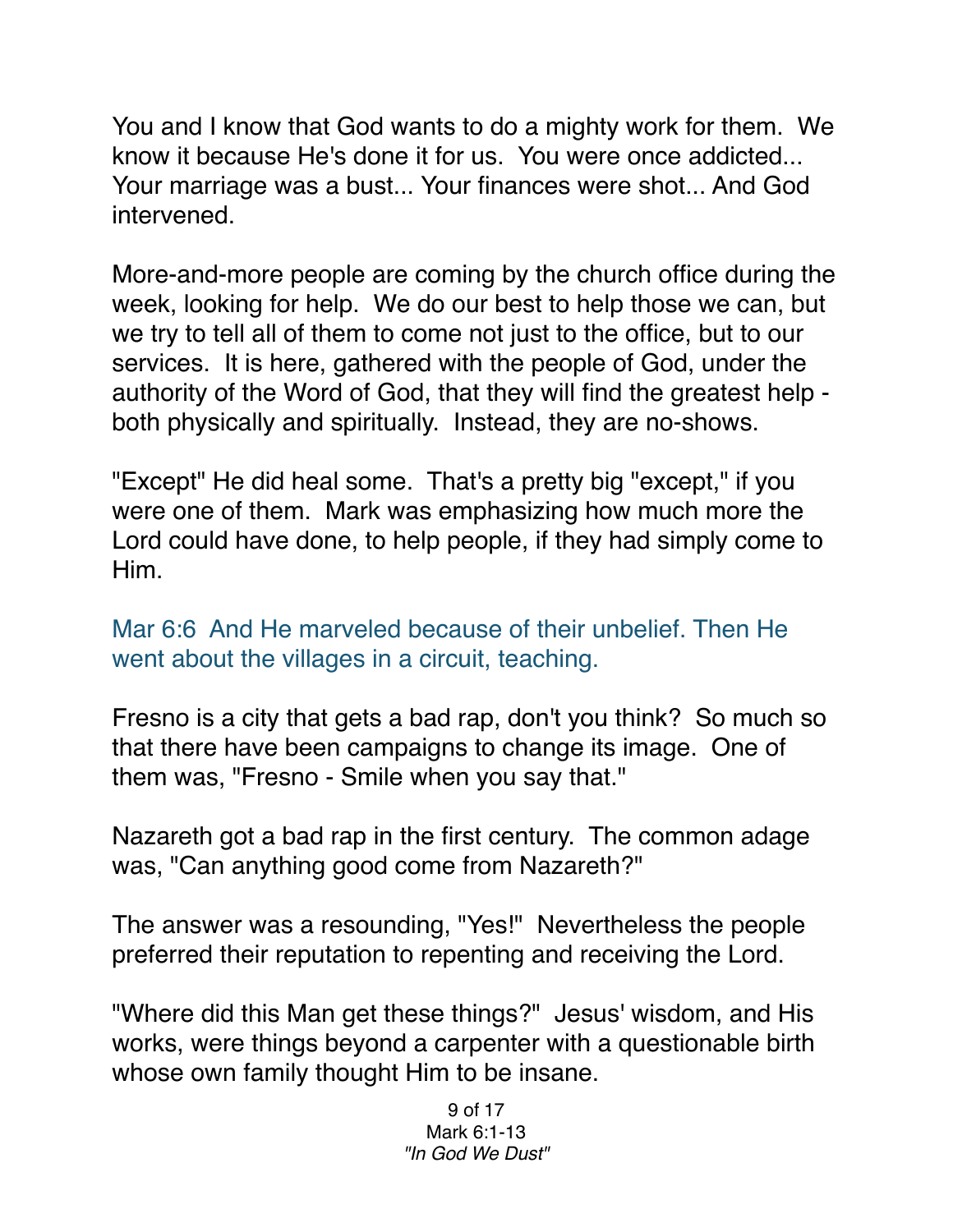Jesus got them from His relationship to God the Holy Spirit. He'd been born of the Spirit and baptized by the Spirit. He was filled with the Spirit. He was constantly led by the Spirit.

No one had ever seen a man like that before. While the Holy Spirit certainly came upon believers in the Old Testament, not until Jesus was there ever a man under His complete control.

## **Jesus promised you that same Holy Spirit.**

#2 Do You See What The Holy Spirit Can Do Through You? (v7-13)

Jesus commissions His closest disciples to go out and perform similar works to those He had been doing.

He was showing us what was to come, after He was ascended back into Heaven. He would go on to tell us that we - His followers - would do "greater works" after He was gone, through the power of the Holy Spirit.

Mar 6:7 And He called the twelve to Himself, and began to send them out two by two, and gave them power over unclean spirits.

Do you suppose that the disciples liked the pairings Jesus chose? Just wondering, because it's human nature to complain.

You're bound to be paired-up at times with people, and in situations, you don't really like. Most often (not always) it is God's choice to grow you into greater, deeper, spiritual maturity.

Don't always be looking for a way out, or a different pairing.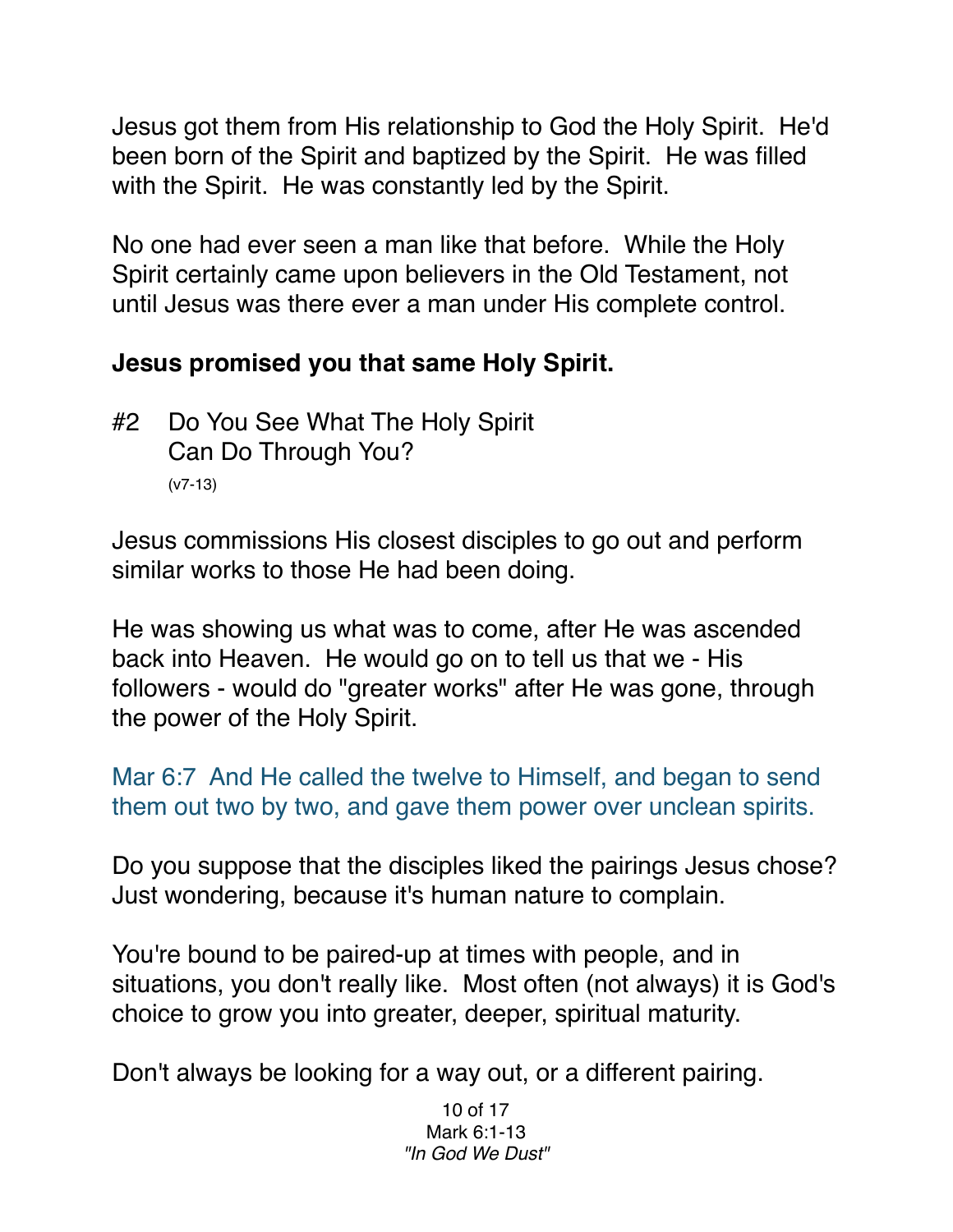"Two by two" was practical as much as it was spiritual. They'd be traveling, and that was always dangerous. It's nice to have someone whose got your back in ministry.

Mark emphasizes they were given power over demons. As we've pointed out before, there was no mention of demonic possession whatsoever in the Old Testament. Unless my math is faulty, the Old Testament spans about four thousand years of human history, starting with creation week. Then there are four hundred years between the end of the Old Testament and the New Testament era.

No demonic possessions for almost five thousand years, then, *"Bam!"* At the coming of Jesus into the world, it seemed as though demons were everywhere, possessing people.

It must have been a calculated satanic strategy to try to counter the effect of having the Son of God, filled with the Spirit of God, on the earth.

Instead of Jesus going out alone against the demons, there were now twelve more. As I said - it's showing us things to come.

Mar 6:8 He commanded them to take nothing for the journey except a staff - no bag, no bread, no copper in their money belts - Mar 6:9 but to wear sandals, and not to put on two tunics.

The instructions Jesus gave them about their clothing communicate traveling light because of the urgency of getting from place to place.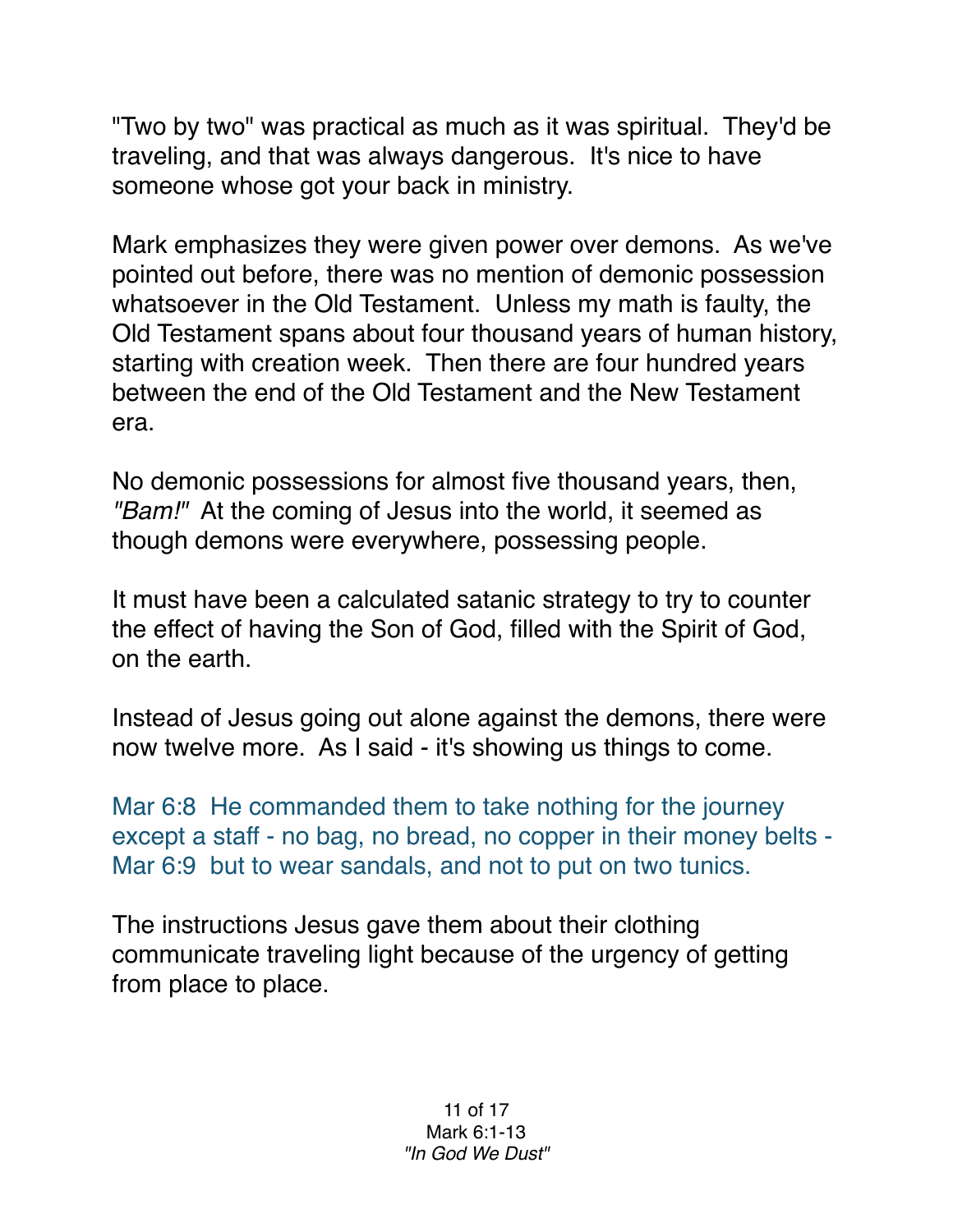We ought to travel to Heaven through this world as lightly as possible. That will mean something different to everyone, but it's worth meditating upon.

Since the coming of Jesus for His church is imminent, I'd say there is an urgency in our ministering to folks.

They didn't need money or food, but were to depend upon local hospitality.

Mar 6:10 Also He said to them, "In whatever place you enter a house, stay there till you depart from that place.

Travelers would be taken in by locals and shown hospitality. The disciples were to be content with the first invitation - not holding out for, or later switching to, better accommodations. That way the focus could remain on the ministry, and they could not be accused of taking advantage of folks for their own benefit.

Mar 6:11 And whoever will not receive you nor hear you, when you depart from there, shake off the dust under your feet as a testimony against them. Assuredly, I say to you, it will be more tolerable for Sodom and Gomorrah in the day of judgment than for that city!"

Devout Jews would shake the dust off after they'd been in Gentile territory to symbolize that they had not picked-up any spiritual defilements from being there. For a Jew to do this in a Jewish setting was saying that they were acting like Gentiles - like people outside of the chosen nation.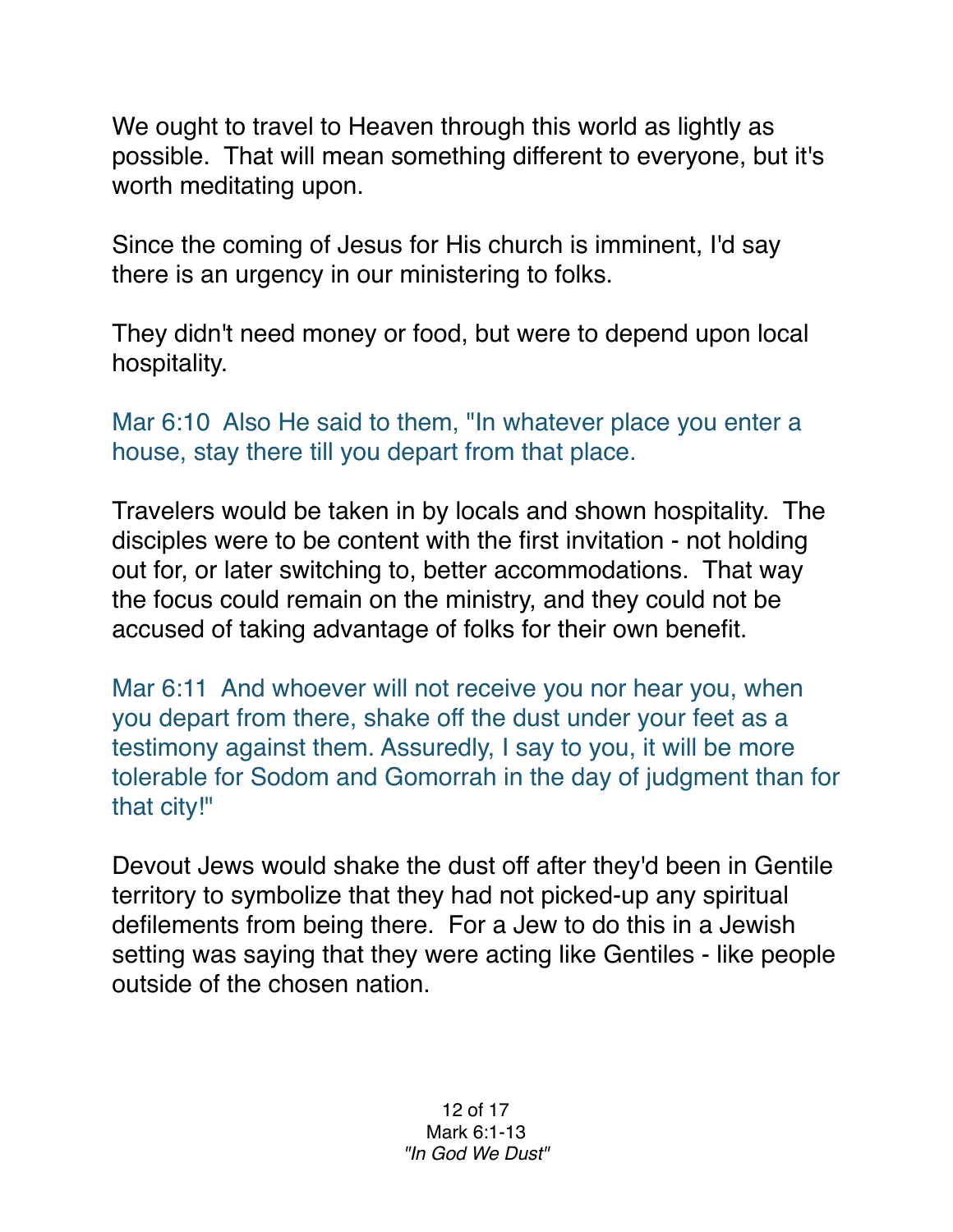Sodom and Gomorrah were Gentile cities that had very little of the Word of God. What they had was enough for God to judge them which He did.

The first century Jews had the entire Old Testament, and their Messiah was physically on the scene, with plenty of proof it was really Him. Thus they would be held more accountable than largely ignorant Gentiles.

Mar 6:12 So they went out and preached that people should repent.

Don't lose sight of the mission - calling people to "repent."

## As far as theologians go, you can't go too wrong with Charles Ryrie. Regarding what it means to repent, he wrote:

Many understand the term repentance to mean "turning from sin." This is not the biblical definition of repentance. In the Bible, the word repent means "to change one's mind." The Bible also tells us that true repentance will result in a change of actions. Acts 26:20 declares, "I preached that they should repent and turn to God and prove their repentance by their deeds." **The full biblical definition of repentance is a change of mind that results in a change of action.**

To repent, with regard to salvation, means to change your mind about Jesus Christ.

No one can repent unless God grants repentance. All of salvation, including repentance and faith, is a result of God drawing us.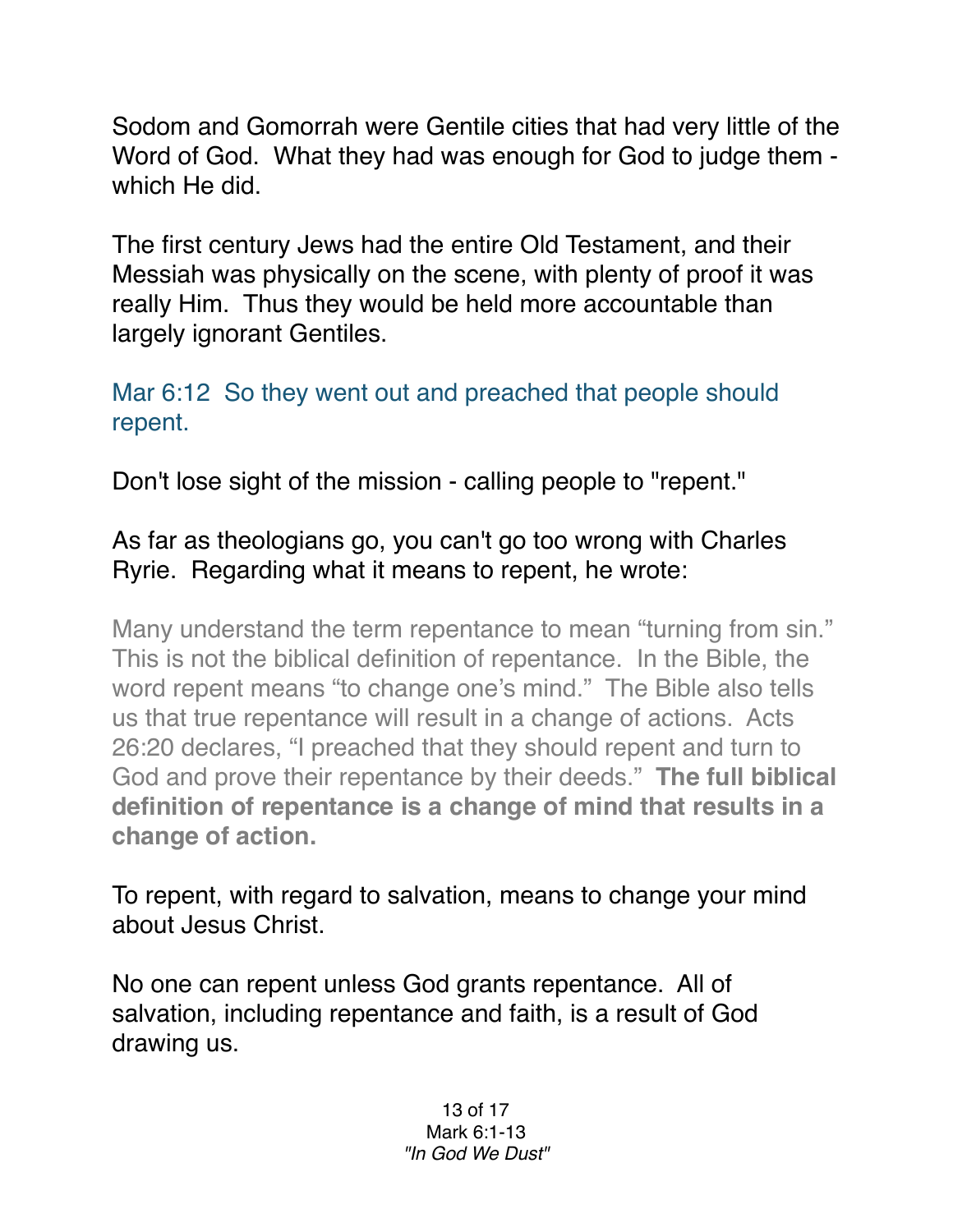By grace, He does draw us. All of us. Jesus said that if He be lifted up on the Cross, He would draw **all** men to Himself.

John 3:16 is so famous, so often quoted, that we forget about its context. Jesus referred us back to an episode in the Old Testament Book of Numbers.

Joh 3:14 And as Moses lifted up the serpent in the wilderness, even so must the Son of Man be lifted up,

Joh 3:15 that whoever believes in Him should not perish but have eternal life.

Joh 3:16 For God so loved the world that He gave His only begotten Son, that whoever believes in Him should not perish but have everlasting life.

Wandering in the wilderness, the Israelites starting complaining against God. The Lord sent fiery serpents among them, as a judgment. The bite of the serpents was fatal.

There was a remedy. Moses made a bronze serpent and put it on a tall pole. Whoever got bit by a serpent, if they simply looked at the bronze serpent, they would be saved.

Who could be saved? *Anyone* and *everyone* who looked to that pole.

By the Cross of Jesus Christ, God draws all men to Himself. *Anyone* and *everyone* can be saved.

## **But they must "believe in Him."**

So, while it is true that no one can come to salvation unless God draws them, God draws all men by the Cross.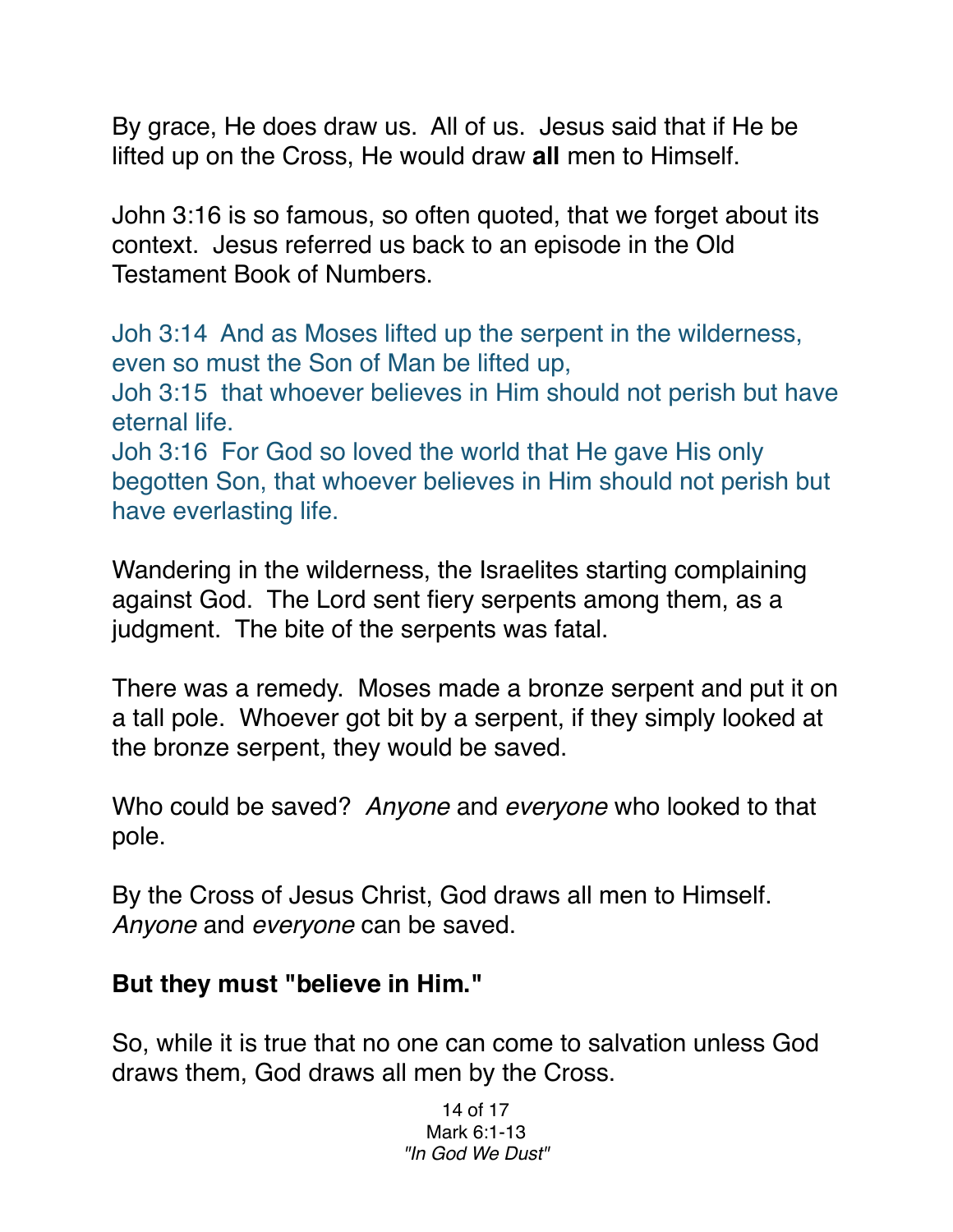We say that His grace, although resistible, frees the will of all men to either believe or reject the offer of salvation.

Cutting through all the doctrine - We preach repentance and faith. If you are not a Christian, you need to repent of your sin, receiving Jesus Christ as your Savior - made possible by the Cross at Calvary on which Jesus died for the sins of the world.

Mar 6:13 And they cast out many demons, and anointed with oil many who were sick, and healed them.

This is something new. This is the first mention of "oil" in Mark's Gospel. In Jesus' day, olive oil was often used medicinally. But it was also used symbolically to represent the presence and power of the Holy Spirit. Prophets and priests and kings were anointed with oil to symbolize their need to depend upon the Holy Spirit.

We still sometimes anoint with oil when we pray for folks especially the sick - since that is something the Letter of James recommends.

Whether we use oil or not, we recognize that we are dependent upon, and therefore submitted to, the work of the Spirit. Sometimes that work is to heal, but often times that work is to have us bring glory to God out of patiently enduring our suffering.

Jesus commissioned the twelve. After He rose from the dead, in what we call the Great Commission, He commissioned every disciple to "Go!" preaching the Word, making disciples and baptizing them.